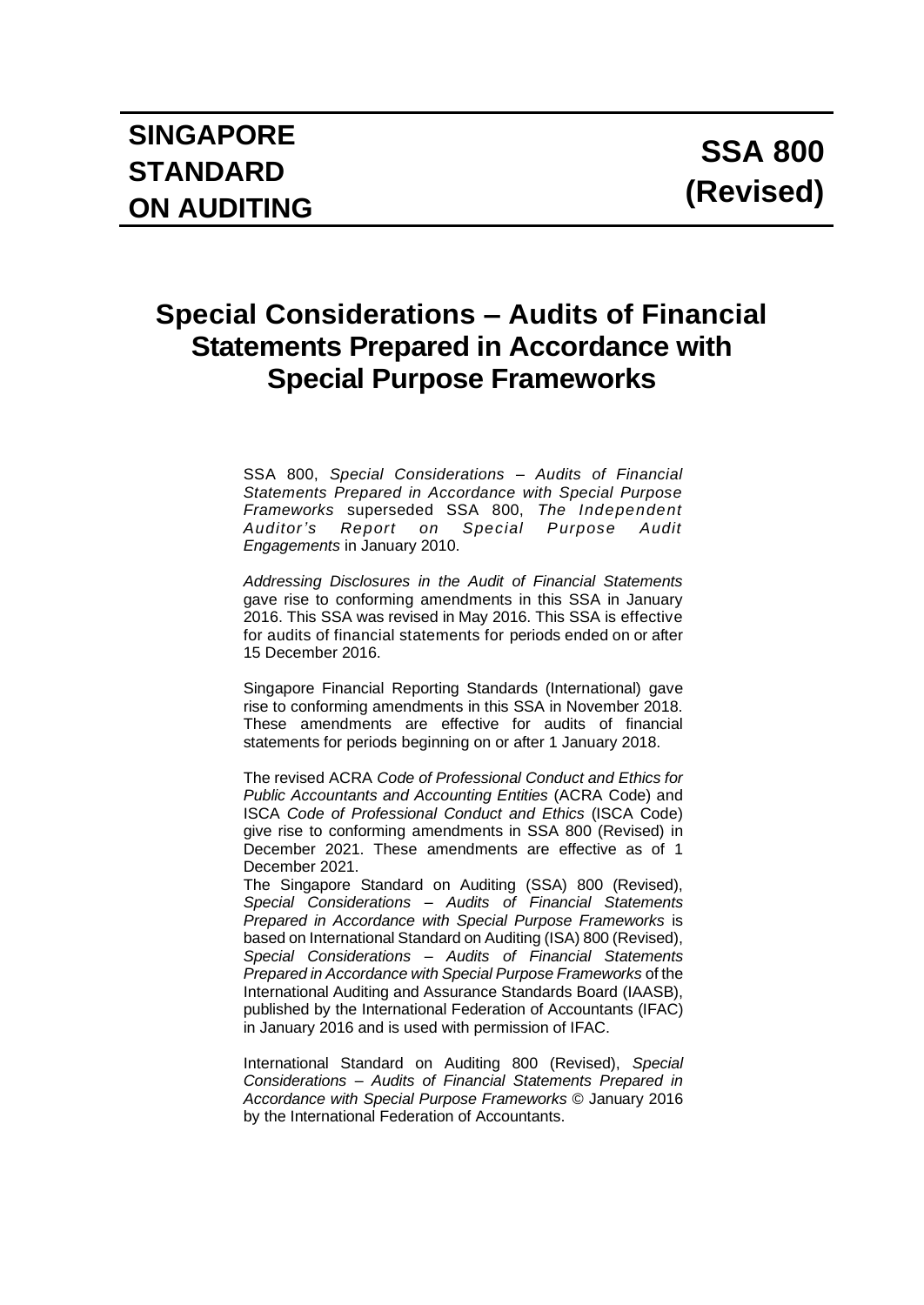## **SINGAPORE STANDARD ON AUDITING 800 (REVISED) SPECIAL CONSIDERATIONS – AUDITS OF FINANCIAL STATEMENTS PREPARED IN ACCORDANCE WITH SPECIAL PURPOSE FRAMEWORKS**

(Effective for audits of financial statements for periods beginning on or after 1 January 2018)

### **CONTENTS**

#### **Paragraph**

| Introduction                                          |             |
|-------------------------------------------------------|-------------|
| Scope of this SSA                                     | $1 - 3$     |
| <b>Effective Date</b>                                 | 4           |
| Objective                                             | 5           |
| <b>Definitions</b>                                    | $6 - 7$     |
| <b>Requirements</b>                                   |             |
| Considerations When Accepting the Engagement          | 8           |
| Considerations When Planning and Performing the Audit | $9 - 10$    |
| Forming an Opinion and Reporting Considerations       | $11 - 14$   |
| <b>Application and Other Explanatory Material</b>     |             |
| Definition of Special Purpose Framework               | $A1 - A4$   |
| Considerations When Accepting the Engagement          | $A5 - A8$   |
| Considerations When Planning and Performing the Audit | A9-A12      |
| Forming an Opinion and Reporting Considerations       | $A13 - A21$ |

Appendix: Illustrations of Independent Auditor's Reports on Special Purpose Financial Statements

Singapore Standard on Auditing (SSA) 800 (Revised), *Special Considerations—Audits of Financial Statements Prepared in Accordance with Special Purpose Frameworks*, should be read in conjunction with SSA 200, *Overall Objectives of the Independent Auditor and the Conduct of an Audit in Accordance with Singapore Standards on Auditing*.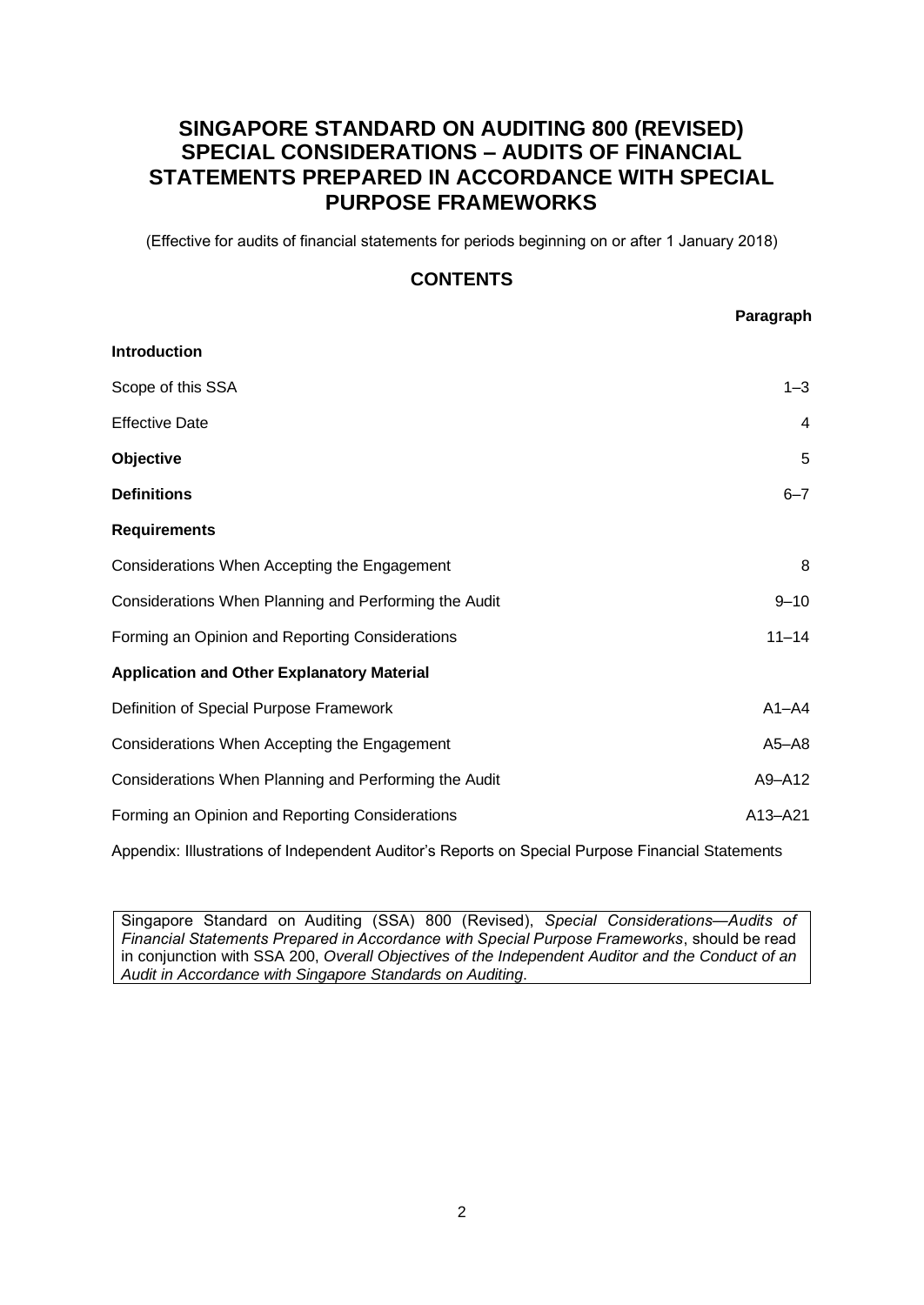## **Foreword**

This Standard is based on International Standard on Auditing 800 (Revised), with such amendments as were considered appropriate for local adoption.

## **Introduction**

## **Scope of this SSA**

- 1. The Singapore Standards on Auditing (SSAs) in the 100–700 series apply to an audit of financial statements. This SSA deals with special considerations in the application of those SSAs to an audit of financial statements prepared in accordance with a special purpose framework.
- 2. This SSA is written in the context of a complete set of financial statements prepared in accordance with a special purpose framework. SSA 805 (Revised)<sup>1</sup> deals with special considerations relevant to an audit of a single financial statement or of a specific element, account or item of a financial statement.
- 3. This SSA does not override the requirements of the other SSAs; nor does it purport to deal with all special considerations that may be relevant in the circumstances of the engagement.

## **Effective Date**

4. This SSA is effective for audits of financial statements for periods beginning on or after 1 January 2018.

## **Objective**

- 5. The objective of the auditor, when applying SSAs in an audit of financial statements prepared in accordance with a special purpose framework, is to address appropriately the special considerations that are relevant to:
	- (a) The acceptance of the engagement;
	- (b) The planning and performance of that engagement; and
	- (c) Forming an opinion and reporting on the financial statements.

## **Definitions**

- 6. For purposes of the SSAs, the following terms have the meanings attributed below:
	- (a) Special purpose financial statements Financial statements prepared in accordance with a special purpose framework. (Ref: Para. A4)

<sup>1</sup> SSA 805 (Revised), *Special Considerations—Audits of Single Financial Statements and Specific Elements, Accounts or Items of a Financial Statement*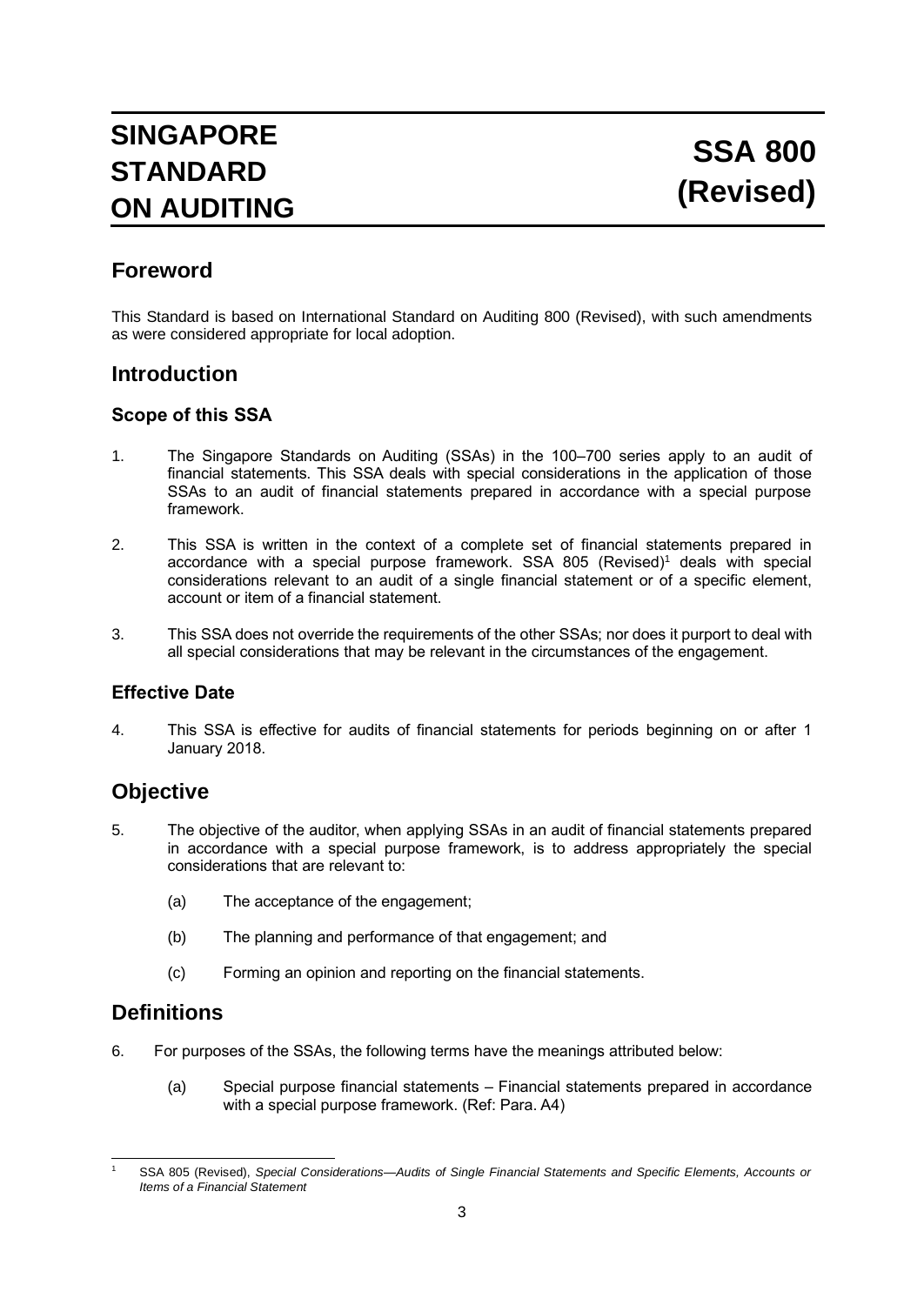- (b) Special purpose framework –A financial reporting framework designed to meet the financial information needs of specific users. The financial reporting framework may be a fair presentation framework or a compliance framework.<sup>2</sup> (Ref: Para. A1–A4)
- 7. Reference to "financial statements" in this SSA means "a complete set of special purpose financial statements." The requirements of the applicable financial reporting framework determine the presentation, structure, and content of the financial statements, and what constitutes a complete set of financial statements. Reference to "special purpose financial statements" includes the related disclosures.

## **Requirements**

## **Considerations When Accepting the Engagement**

### *Acceptability of the Financial Reporting Framework*

- 8. SSA 210 requires the auditor to determine the acceptability of the financial reporting framework applied in the preparation of the financial statements.<sup>3</sup> In an audit of special purpose financial statements, the auditor shall obtain an understanding of: (Ref: Para. A5–A8)
	- (a) The purpose for which the financial statements are prepared;
	- (b) The intended users; and
	- (c) The steps taken by management to determine that the applicable financial reporting framework is acceptable in the circumstances.

## **Considerations When Planning and Performing the Audit**

- 9. SSA 200 requires the auditor to comply with all SSAs relevant to the audit.<sup>4</sup> In planning and performing an audit of special purpose financial statements, the auditor shall determine whether application of the SSAs requires special consideration in the circumstances of the engagement. (Ref: Para. A9–A12)
- 10. SSA 315 (Revised) requires the auditor to obtain an understanding of the entity's selection and application of accounting policies.<sup>5</sup> In the case of financial statements prepared in accordance with the provisions of a contract, the auditor shall obtain an understanding of any significant interpretations of the contract that management made in the preparation of those financial statements. An interpretation is significant when adoption of another reasonable interpretation would have produced a material difference in the information presented in the financial statements.

## **Forming an Opinion and Reporting Considerations**

11. When forming an opinion and reporting on special purpose financial statements, the auditor shall apply the requirements in SSA 700 (Revised).<sup>6</sup> (Ref: Para. A13–A19)

<sup>&</sup>lt;sup>2</sup> SSA 200, Overall Objectives of the Independent Auditor and the Conduct of an Audit in Accordance with Singapore *Standards on Auditing*, paragraph 13(a)

<sup>3</sup> SSA 210, *Agreeing the Terms of Audit Engagements*, paragraph 6(a)

 $4$  SSA 200, paragraph 18

<sup>5</sup> SSA 315 (Revised), *Identifying and Assessing the Risks of Material Misstatement through Understanding the Entity and Its Environment*, paragraph 11(c)

<sup>6</sup> SSA 700 (Revised), *Forming an Opinion and Reporting on Financial Statements*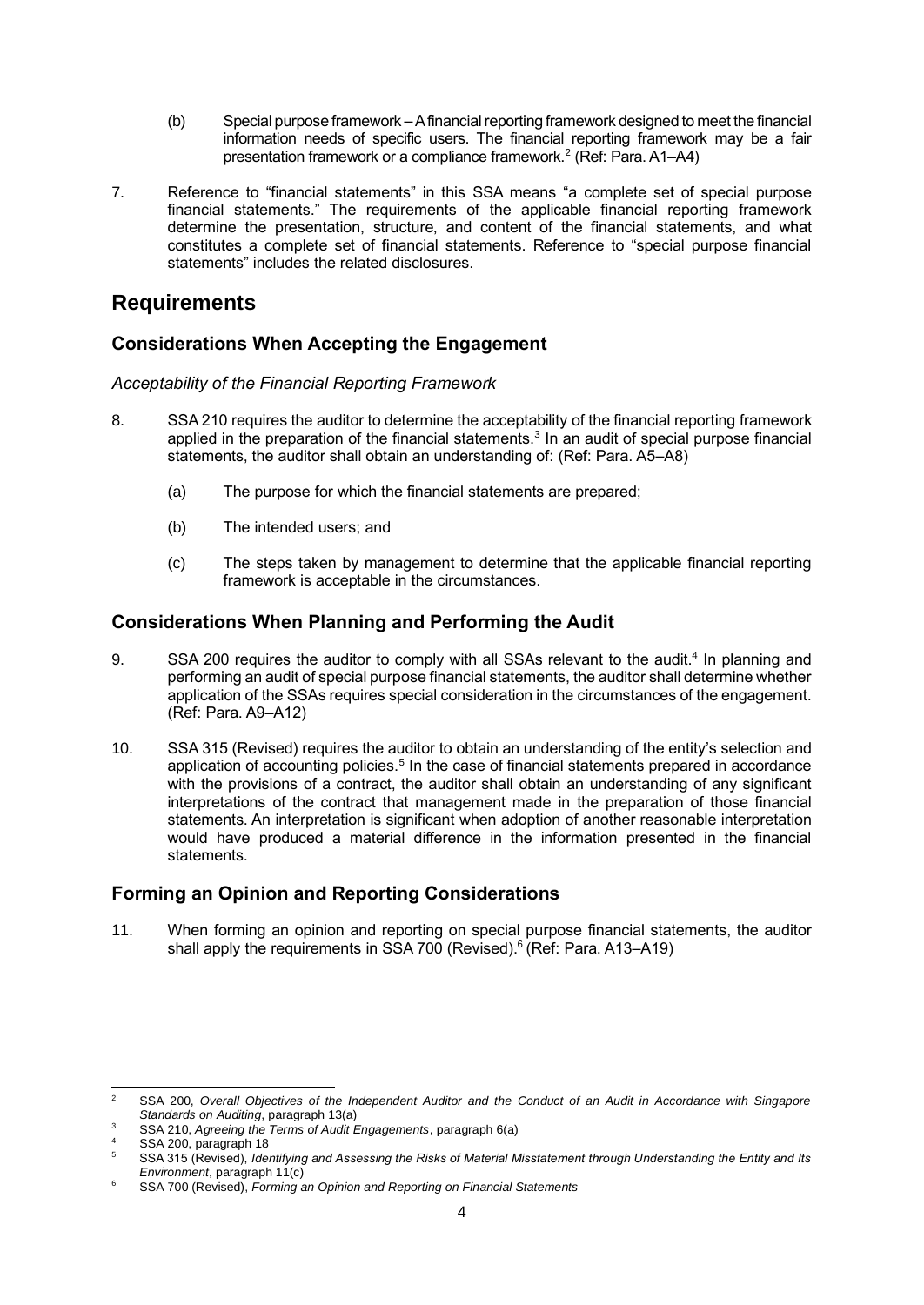#### *Description of the Applicable Financial Reporting Framework*

- 12. SSA 700 (Revised) requires the auditor to evaluate whether the financial statements adequately refer to or describe the applicable financial reporting framework.<sup>7</sup> In the case of financial statements prepared in accordance with the provisions of a contract, the auditor shall evaluate whether the financial statements adequately describe any significant interpretations of the contract on which the financial statements are based.
- 13. SSA 700 (Revised) deals with the form and content of the auditor's report, including the specific ordering for certain elements. In the case of an auditor's report on special purpose financial statements:
	- (a) The auditor's report shall also describe the purpose for which the financial statements are prepared and, if necessary, the intended users, or refer to a note in the special purpose financial statements that contains that information; and
	- (b) If management has a choice of financial reporting frameworks in the preparation of such financial statements, the explanation of management's<sup>8</sup> responsibility for the financial statements shall also make reference to its responsibility for determining that the applicable financial reporting framework is acceptable in the circumstances.

#### *Alerting Readers that the Financial Statements Are Prepared in Accordance with a Special Purpose Framework*

14. The auditor's report on special purpose financial statements shall include an Emphasis of Matter paragraph alerting users of the auditor's report that the financial statements are prepared in accordance with a special purpose framework and that, as a result, the financial statements may not be suitable for another purpose. (Ref: Para. A20–A21)

**\*\*\***

SSA 700 (Revised), paragraph 15

Or other term that is appropriate in the context of the legal framework in the particular jurisdiction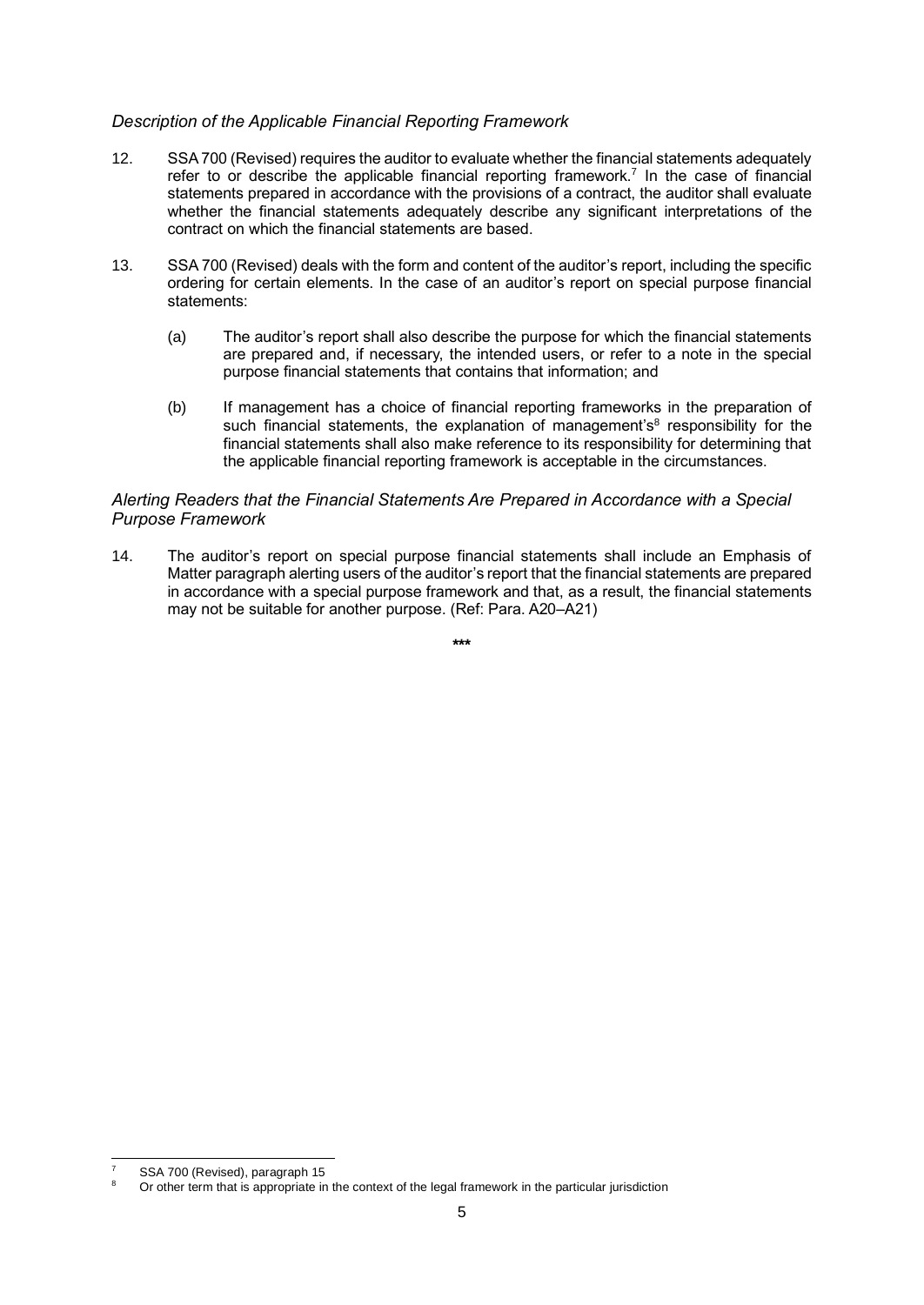## **Application and Other Explanatory Material**

## **Definition of Special Purpose Framework (Ref: Para. 6)**

- A1. Examples of special purpose frameworks are:
	- A tax basis of accounting for a set of financial statements that accompany an entity's tax return;
	- The cash receipts and disbursements basis of accounting for cash flow information that an entity may be requested to prepare for creditors;
	- The financial reporting provisions established by a regulator to meet the requirements of that regulator; or
	- The financial reporting provisions of a contract, such as a bond indenture, a loan agreement, or a project grant.
- A2. There may be circumstances where a special purpose framework is based on a financial reporting framework established by an authorised or recognised standards setting organisation or by law or regulation, but does not comply with all the requirements of that framework. An example is a contract that requires financial statements to be prepared in accordance with most, but not all, of the Financial Reporting Standards of Jurisdiction X. When this is acceptable in the circumstances of the engagement, it is inappropriate for the description of the applicable financial reporting framework in the special purpose financial statements to imply full compliance with the financial reporting framework established by the authorised or recognised standards setting organisation or by law or regulation. In the above example of the contract, the description of the applicable financial reporting framework may refer to the financial reporting provisions of the contract, rather than make any reference to the Financial Reporting Standards of Jurisdiction X.
- A3. In the circumstances described in paragraph A2, the special purpose framework may not be a fair presentation framework even if the financial reporting framework on which it is based is a fair presentation framework. This is because the special purpose framework may not comply with all the requirements of the financial reporting framework established by the authorised or recognised standards setting organisation or by law or regulation that are necessary to achieve fair presentation of the financial statements.
- A4. Financial statements prepared in accordance with a special purpose framework may be the only financial statements an entity prepares. In such circumstances, those financial statements may be used by users other than those for whom the financial reporting framework is designed. Despite the broad distribution of the financial statements in those circumstances, the financial statements are still considered to be special purpose financial statements for purposes of the SSAs. The requirements in paragraphs 13–14 are designed to avoid misunderstandings about the purpose for which the financial statements are prepared. Disclosures comprise explanatory or descriptive information, set out as required, expressly permitted or otherwise allowed by the applicable financial reporting framework, on the face of financial statements, or in the notes, or incorporated therein by cross-reference.<sup>9</sup>

## **Considerations When Accepting the Engagement**

## *Acceptability of the Financial Reporting Framework (Ref: Para. 8)*

A5. In the case of special purpose financial statements, the financial information needs of the intended users are a key factor in determining the acceptability of the financial reporting framework applied in the preparation of the financial statements.

SSA 200, paragraph 13(f)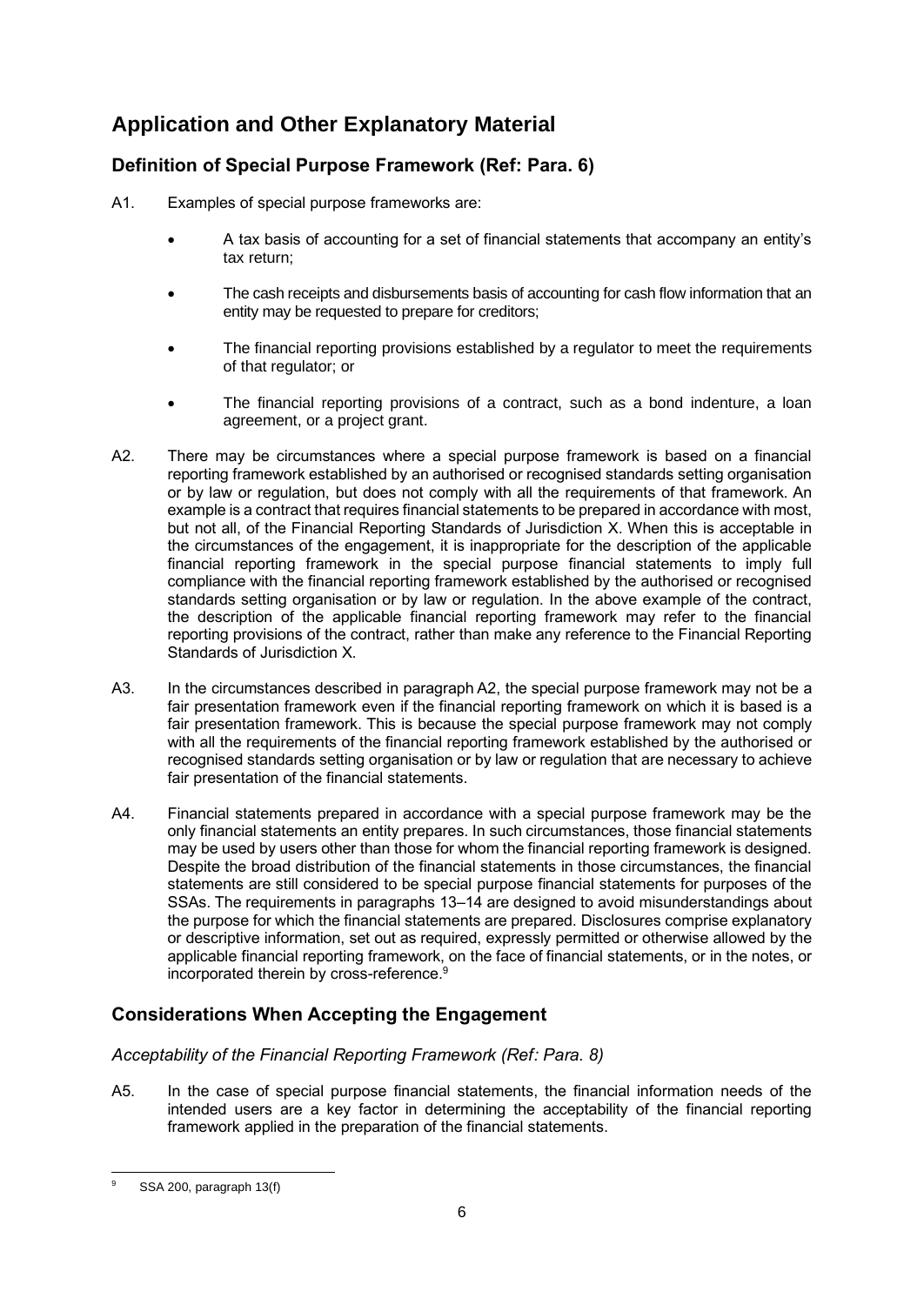- A6. The applicable financial reporting framework may encompass the financial reporting standards established by an organisation that is authorised or recognised to promulgate standards for special purpose financial statements. In that case, those standards will be presumed acceptable for that purpose if the organisation follows an established and transparent process involving deliberation and consideration of the views of relevant stakeholders. In some jurisdictions, law or regulation may prescribe the financial reporting framework to be used by management in the preparation of special purpose financial statements for a certain type of entity. For example, a regulator may establish financial reporting provisions to meet the requirements of that regulator. In the absence of indications to the contrary, such a financial reporting framework is presumed acceptable for special purpose financial statements prepared by such entity.
- A7. Where the financial reporting standards referred to in paragraph A6 are supplemented by legislative or regulatory requirements, SSA 210 requires the auditor to determine whether any conflicts between the financial reporting standards and the additional requirements exist, and prescribes actions to be taken by the auditor if such conflicts exist.<sup>10</sup>
- A8. The applicable financial reporting framework may encompass the financial reporting provisions of a contract, or sources other than those described in paragraphs A6 and A7. In that case, the acceptability of the financial reporting framework in the circumstances of the engagement is determined by considering whether the framework exhibits attributes normally exhibited by acceptable financial reporting frameworks as described in Appendix 2 of SSA 210. In the case of a special purpose framework, the relative importance to a particular engagement of each of the attributes normally exhibited by acceptable financial reporting frameworks is a matter of professional judgement. For example, for purposes of establishing the value of net assets of an entity at the date of its sale, the vendor and the purchaser may have agreed that very prudent estimates of allowances for uncollectible accounts receivable are appropriate for their needs, even though such financial information is not neutral when compared with financial information prepared in accordance with a general purpose framework.

## **Considerations When Planning and Performing the Audit (Ref: Para. 9)**

- A9. SSA 200 requires the auditor to comply with (a) relevant ethical requirements, including those pertaining to independence, relating to financial statement audit engagements, and (b) all SSAs relevant to the audit. It also requires the auditor to comply with each requirement of an SSA unless, in the circumstances of the audit, the entire SSA is not relevant or the requirement is not relevant because it is conditional and the condition does not exist. In exceptional circumstances, the auditor may judge it necessary to depart from a relevant requirement in an SSA by performing alternative audit procedures to achieve the aim of that requirement.<sup>11</sup>
- A10. Application of some of the requirements of the SSAs in an audit of special purpose financial statements may require special consideration by the auditor. For example, in SSA 320, judgements about matters that are material to users of the financial statements are based on a consideration of the common financial information needs of users as a group.<sup>12</sup> In the case of an audit of special purpose financial statements, however, those judgements are based on a consideration of the financial information needs of the intended users.
- A11. In the case of special purpose financial statements, such as those prepared in accordance with the requirements of a contract, management may agree with the intended users on a threshold below which misstatements identified during the audit will not be corrected or otherwise adjusted. The existence of such a threshold does not relieve the auditor from the requirement to determine materiality in accordance with SSA 320 for purposes of planning and performing the audit of the special purpose financial statements.
- A12. SSA 260 (Revised) requires the auditor to determine the appropriate person(s) within the entity's governance structure with whom to communicate.<sup>13</sup> SSA 260 (Revised) notes that, in

 $^{10}$  SSA 210, paragraph 18

<sup>&</sup>lt;sup>11</sup> SSA 200, paragraphs 14, 18, and 22–23

<sup>12</sup> SSA 320, *Materiality in Planning and Performing an Audit*, paragraph 2

<sup>13</sup> SSA 260 (Revised), *Communication with Those Charged with Governance*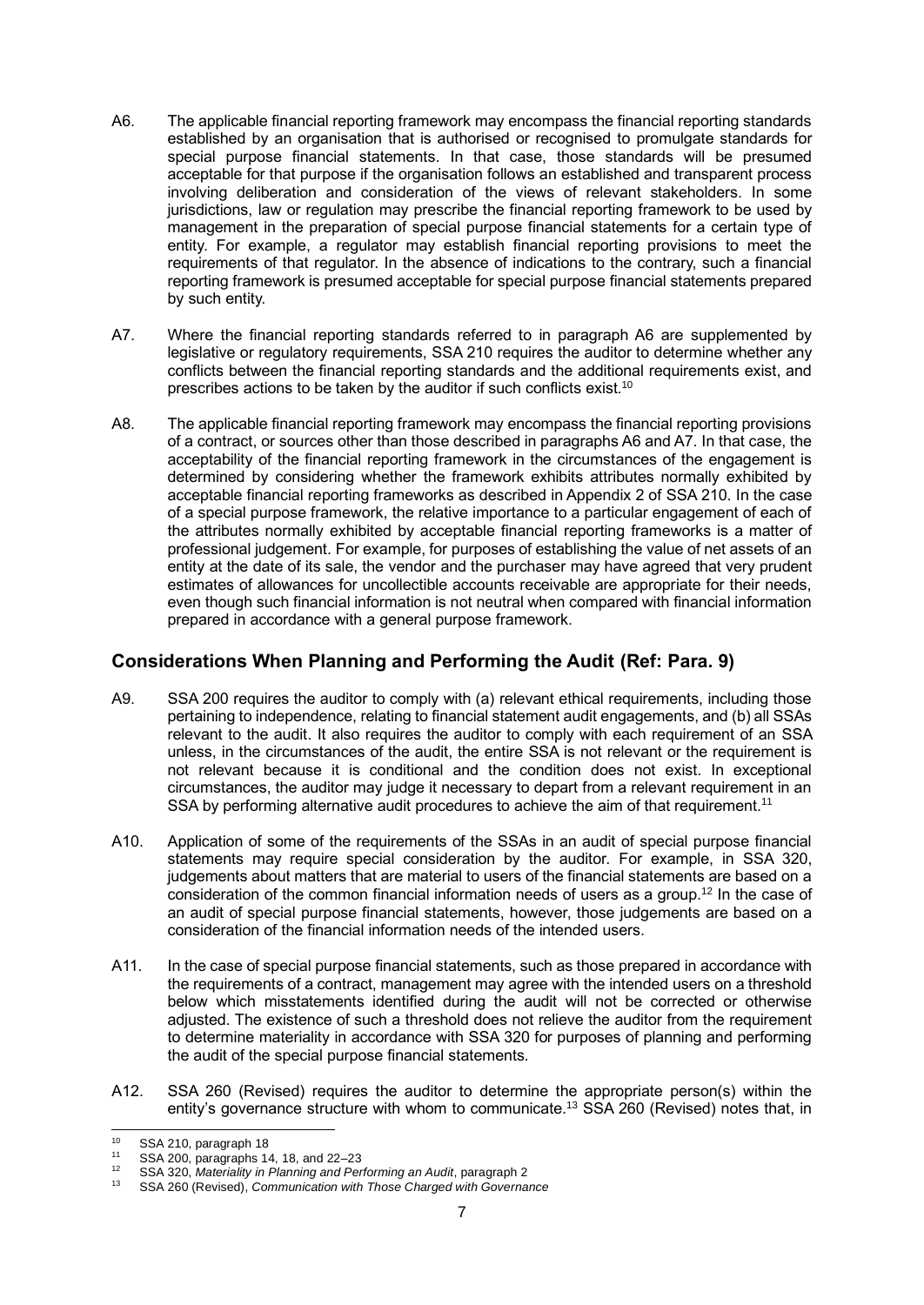some cases, all of those charged governance are involved in managing the entity, and the application of the communication requirements is modified to recognise this position.<sup>14</sup> When a complete set of general purpose financial statements is also prepared by the entity, those person(s) responsible for the oversight of the preparation of the special purpose financial statements may not be the same as those charged with governance responsible for the oversight of the preparation of those general purpose financial statements.

## **Forming an Opinion and Reporting Considerations (Ref: Para. 11)**

A13. The Appendix to this SSA contains illustrations of independent auditor's reports on special purpose financial statements. Other illustrations of auditor's reports may be relevant to reporting on special purpose financial statements (see for example, the Appendices to SSA 700 (Revised), SSA 705 (Revised),<sup>15</sup> SSA 570 (Revised),<sup>16</sup> SSA 720 (Revised), and SSA 706 (Revised)).<sup>17</sup>

#### *Application of SSA 700 (Revised) When Reporting on Special Purpose Financial Statements*

A14. Paragraph 11 of this SSA explains that the auditor is required to apply SSA 700 (Revised) when forming an opinion and reporting on special purpose financial statements. In doing so, the auditor is also required to apply the reporting requirements in other SSAs and may find the special considerations addressed in paragraphs A15–A19 below helpful.

#### Going Concern

A15. Special purpose financial statements may or may not be prepared in accordance with a financial reporting framework for which the going concern basis of accounting is relevant (e.g., the going concern basis of accounting is not relevant for some financial statements prepared on a tax basis in particular jurisdictions).<sup>18</sup> Depending on the applicable financial reporting framework used in the preparation of the special purpose financial statements, the description in the auditor's report of management's responsibilities<sup>19</sup> relating to going concern may need to be adapted as necessary. The description in the auditor's report of the auditor's responsibilities<sup>20</sup> may also need to be adapted as necessary depending on how SSA 570 (Revised) applies in the circumstances of the engagement.

#### Key Audit Matters

A16. SSA 700 (Revised) requires the auditor to communicate key audit matters in accordance with SSA 701<sup>21</sup> for audits of complete sets of general purpose financial statements of listed entities. For audits of special purpose financial statements, SSA 701 only applies when communication of key audit matters in the auditor's report on the special purpose financial statements is required by law or regulation or the auditor otherwise decides to communicate key audit matters. When key audit matters are communicated in the auditor's report on special purpose financial statements, SSA 701 applies in its entirety.<sup>22</sup>

#### Other Information

A17. SSA 720 (Revised)<sup>23</sup> deals with the auditor's responsibilities relating to other information. In the context of this SSA, reports containing or accompanying the special purpose financial statements—the purpose of which is to provide owners (or similar stakeholders) with information on matters presented in the special purpose financial statements—are considered to be annual reports for the purpose of SSA 720 (Revised). In the case of financial statements

<sup>&</sup>lt;sup>14</sup> SSA 260 (Revised), paragraph A8

<sup>15</sup> SSA 705 (Revised), *Modifications to the Opinion in the Independent Auditor's Report* 

<sup>16</sup> SSA 570 (Revised), *Going Concern*

<sup>17</sup> SSA 706 (Revised), *Emphasis of Matter Paragraphs and Other Matter Paragraphs in the Independent Auditor's Report* 

<sup>18</sup> SSA 570 (Revised), *Going Concern*, paragraph 2

<sup>&</sup>lt;sup>19</sup> See SSA 700 (Revised), paragraphs  $34(b)$  and A48<br><sup>20</sup> See SSA 700 (Bovised), paragraph  $30(b)(v)$ 

<sup>&</sup>lt;sup>20</sup> See SSA 700 (Revised), paragraph 39(b)(iv)<sup>21</sup> SSA 704 Communicating Key Audit Matters

<sup>21</sup> SSA 701, *Communicating Key Audit Matters in the Independent Auditor's Report* 

SSA 700 (Revised), paragraph 31

<sup>23</sup> SSA 720 (Revised), *The Auditor's Responsibilities Relating to Other Information*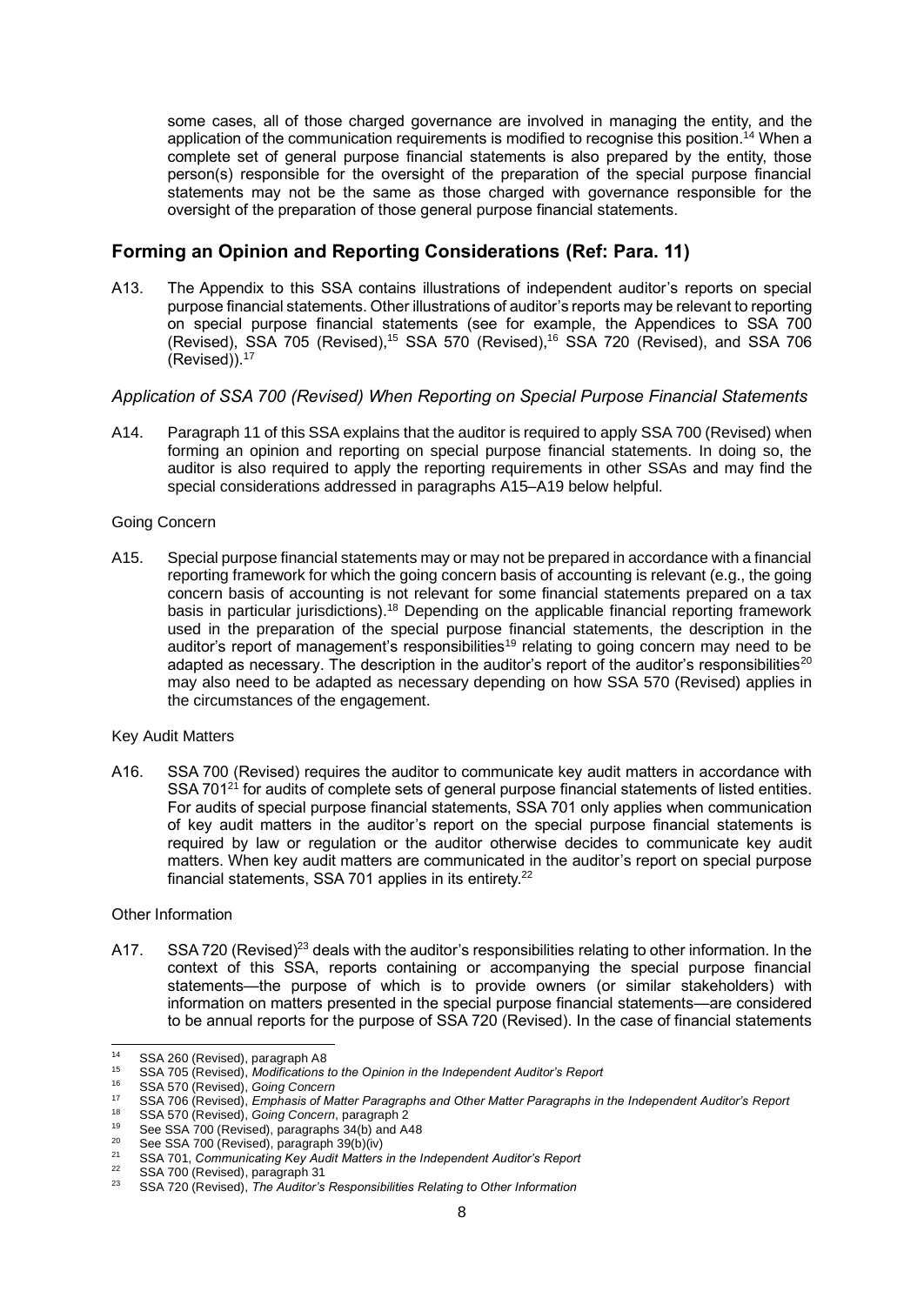prepared using a special purpose framework, the term "similar stakeholders" includes the specific users whose financial information needs are met by the design of the special purpose framework used to prepare the special purpose financial statements. When the auditor determines that the entity plans to issue such a report, the requirements in SSA 720 (Revised) apply to the audit of the special purpose financial statements.

#### Name of the Engagement Partner

A18. The requirement in SSA 700 (Revised) for the auditor to include the name of the engagement partner in the auditor's report also applies to audits of special purpose financial statements of listed entities.<sup>24</sup> The auditor may be required by law or regulation to include the name of the engagement partner in the auditor's report or may otherwise decide to do so when reporting on special purpose financial statements of entities other than listed entities.

#### *Inclusion of a Reference to the Auditor's Report on the Complete Set of General Purpose Financial Statements*

A19. The auditor may deem it appropriate to refer, in an Other Matter paragraph in the auditor's report on the special purpose financial statements, to the auditor's report on the complete set of general purpose financial statements or to matter(s) reported therein (see SSA 706 (Revised)).<sup>25</sup> For example, the auditor may consider it appropriate to refer in the auditor's report on the special purpose financial statements to a Material Uncertainty Related to Going Concern section included in the auditor's report on the complete set of general purpose financial statements.

#### *Alerting Readers that the Financial Statements Are Prepared in Accordance with a Special Purpose Framework* (Ref: Para. 14)

A20. The special purpose financial statements may be used for purposes other than those for which they were intended. For example, a regulator may require certain entities to place the special purpose financial statements on public record. To avoid misunderstandings, the auditor alerts users of the auditor's report by including an Emphasis of Matter paragraph explaining that the financial statements are prepared in accordance with a special purpose framework and, therefore, may not be suitable for another purpose. SSA 706 (Revised) requires this paragraph to be included within a separate section of the auditor's report with an appropriate heading that includes the term "Emphasis of Matter".<sup>26</sup>

#### *Restriction on Distribution or Use (Ref: Para. 14)*

A21. In addition to the alert required by paragraph 14, the auditor may consider it appropriate to indicate that the auditor's report is intended solely for the specific users. Depending on the law or regulation of the particular jurisdiction, this may be achieved by restricting the distribution or use of the auditor's report. In these circumstances, the paragraph referred to in paragraph 14 may be expanded to include these other matters, and the heading modified accordingly (see illustrations in the Appendix to this SSA).

<sup>&</sup>lt;sup>24</sup> See SSA 700 (Revised), paragraphs 46 and A61–A63

See SSA 706 (Revised), paragraphs 10-11

<sup>26</sup> See paragraph 9(a) of SSA 706 (Revised)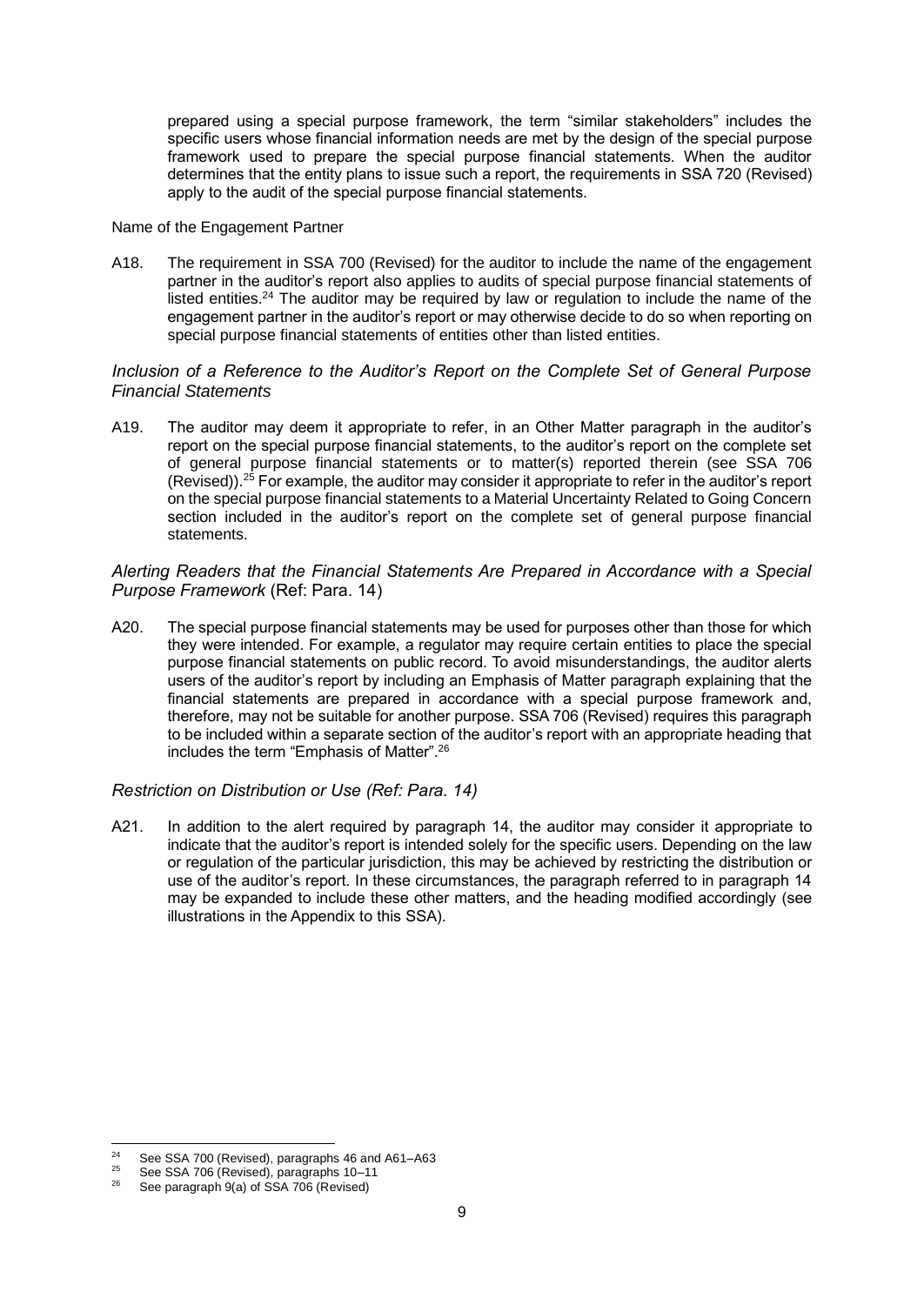## **Appendix**

(Ref: Para. A14)

## **Illustrations of Independent Auditor's Reports on Special Purpose Financial Statements**

- Illustration 1: An auditor's report on a complete set of financial statements of an entity other than a listed entity prepared in accordance with the financial reporting provisions of a contract (for purposes of this illustration, a compliance framework).
- Illustration 2: An auditor's report on a complete set of financial statements of an entity other than a listed entity prepared in accordance with the tax basis of accounting in Jurisdiction X (for purposes of this illustration, a compliance framework).
- Illustration 3: An auditor's report on a complete set of financial statements of a Singapore incorporated listed entity prepared in accordance with the financial reporting provisions established by a regulator (for purposes of this illustration, a fair presentation framework).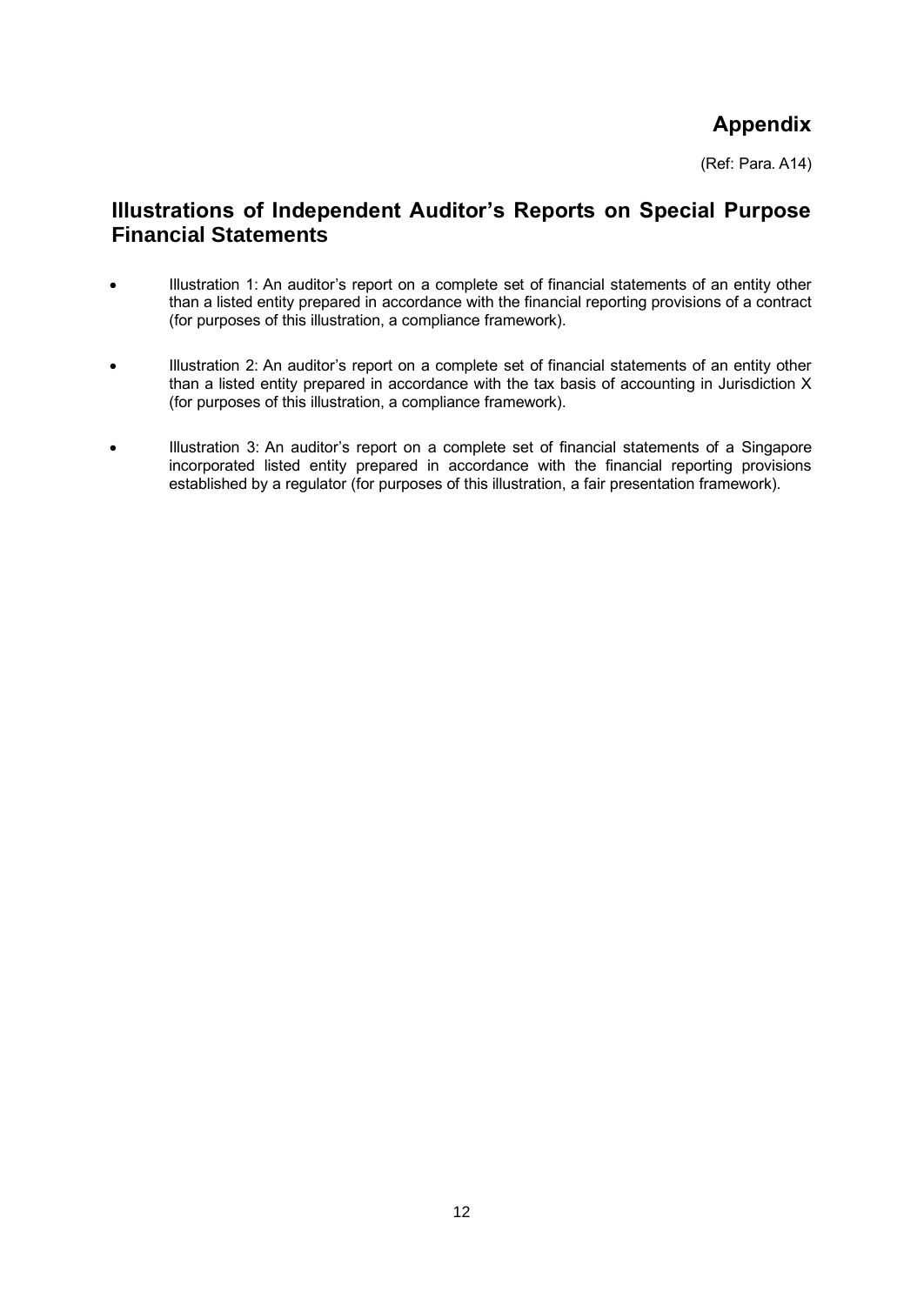Illustration 1: An auditor's report on a complete set of financial statements of an entity other than a listed entity prepared in accordance with the financial reporting provisions of a contract (for purposes of this illustration, a compliance framework).

For purposes of this illustrative auditor's report, the following circumstances are assumed:

- The financial statements have been prepared by management of the entity in accordance with the financial reporting provisions of a contract (that is, a special purpose framework). Management does not have a choice of financial reporting frameworks.
- The applicable financial reporting framework is a compliance framework.
- An auditor's report on the complete set of general purpose financial statements was not issued.
- The terms of the audit engagement reflect the description of management's responsibility for the financial statements in SSA 210.
- The auditor has concluded an unmodified (i.e., "clean") opinion is appropriate based on the audit evidence obtained.
- The relevant ethical requirements that apply to the audit comprise the Accounting and Corporate Regulatory Authority (ACRA) *Code of Professional Conduct and Ethics for Public Accountants and Accounting Entities* (ACRA Code) together with the ethical requirements relating to the audit in Singapore, and the auditor refers to both.
- Based on the audit evidence obtained, the auditor has concluded that a material uncertainty does not exist related to events or conditions that may cast significant doubt on the entity's ability to continue as a going concern in accordance with SSA 570 (Revised).
- Distribution and use of the auditor's report are restricted.
- The auditor is not required, and has otherwise not decided, to communicate key audit matters in accordance with SSA 701.
- The auditor has determined that there is no other information (i.e., the requirements of SSA 720 (Revised) do not apply).
- Those responsible for oversight of the financial reporting process differ from those responsible for the preparation of the financial statements.
- The auditor has no other reporting responsibilities required under local law or regulation.

## **INDEPENDENT AUDITOR'S REPORT**

[Appropriate Addressee]

#### **Opinion**

We have audited the financial statements of ABC Company (the Company), which comprise the balance sheet as at 31 December 20X1, and the income statement, statement of changes in equity and cash flow statement for the year then ended, and notes to the financial statements, including a summary of significant accounting policies.

In our opinion, the accompanying financial statements of the Company for the year ended 31 December 20X1 are prepared, in all material respects, in accordance with the financial reporting provisions of Section Z of the contract dated 1 January 20X1 between the Company and DEF Company ("the contract").

#### **Basis for Opinion**

We conducted our audit in accordance with Singapore Standards on Auditing (SSAs). Our responsibilities under those standards are further described in the *Auditor's Responsibilities for the Audit of the Financial Statements* section of our report. We are independent of the Company in accordance with the Accounting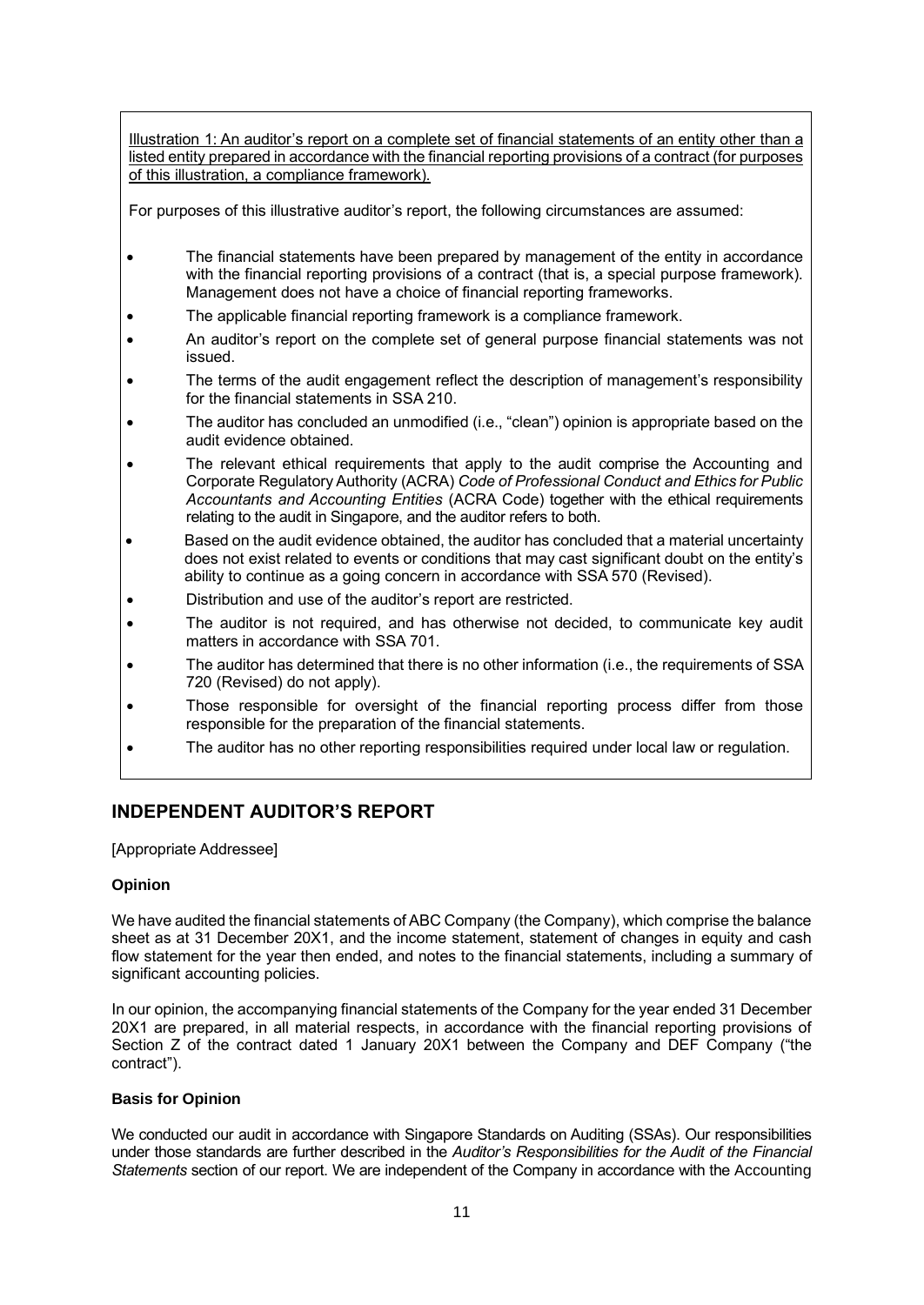and Corporate Regulatory Authority (ACRA) *Code of Professional Conduct and Ethics for Public Accountants and Accounting Entities* (ACRA Code) together with the ethical requirements that are relevant to our audit of the financial statements in Singapore, and we have fulfilled our other ethical responsibilities in accordance with these requirements and the ACRA Code. We believe that the audit evidence we have obtained is sufficient and appropriate to provide a basis for our opinion.

#### **Emphasis of Matter – Basis of Accounting and Restriction on Distribution and Use**

We draw attention to Note X to the financial statements, which describes the basis of accounting. The financial statements are prepared to assist the Company in complying with the financial reporting provisions of the contract referred to above. As a result, the financial statements may not be suitable for another purpose. Our report is intended solely for the Company and DEF Company and should not be distributed to or used by parties other than the Company or DEF Company. Our opinion is not modified in respect of this matter.

#### **Responsibilities of Management and Those Charged with Governance for the Financial Statements**<sup>1</sup>

Management is responsible for the preparation of the financial statements in accordance with the financial reporting provisions of Section Z of the contract and for such internal control as management determines is necessary to enable the preparation of financial statements that are free from material misstatement, whether due to fraud or error.

In preparing the financial statements, management is responsible for assessing the Company's ability to continue as a going concern, disclosing, as applicable, matters relating to going concern and using the going concern basis of accounting unless management either intends to liquidate the Company or to cease operations, or has no realistic alternative but to do so.

Those charged with governance are responsible for overseeing the Company's financial reporting process.

#### **Auditor's Responsibilities for the Audit of the Financial Statements**

Our objectives are to obtain reasonable assurance about whether the financial statements as a whole are free from material misstatement, whether due to fraud or error, and to issue an auditor's report that includes our opinion. Reasonable assurance is a high level of assurance, but is not a guarantee that an audit conducted in accordance with SSAs will always detect a material misstatement when it exists. Misstatements can arise from fraud or error and are considered material if, individually or in the aggregate, they could reasonably be expected to influence the economic decisions of users taken on the basis of these financial statements.

As part of an audit in accordance with SSAs, we exercise professional judgement and maintain professional scepticism throughout the audit. We also:

- Identify and assess the risks of material misstatement of the financial statements, whether due to fraud or error, design and perform audit procedures responsive to those risks, and obtain audit evidence that is sufficient and appropriate to provide a basis for our opinion. The risk of not detecting a material misstatement resulting from fraud is higher than for one resulting from error, as fraud may involve collusion, forgery, intentional omissions, misrepresentations, or the override of internal control.
- Obtain an understanding of internal control relevant to the audit in order to design audit procedures that are appropriate in the circumstances, but not for the purpose of expressing an opinion on the effectiveness of the Company's internal control.<sup>2</sup>

<sup>1</sup> Throughout these illustrative auditor's reports, the terms management and those charged with governance may need to be replaced by another term that is appropriate in the context of the legal framework in the particular jurisdiction.

<sup>2</sup> This sentence would be modified, as appropriate, in circumstances when the auditor also has responsibility to issue an opinion on the effectiveness of internal control in conjunction with the audit of the financial statements.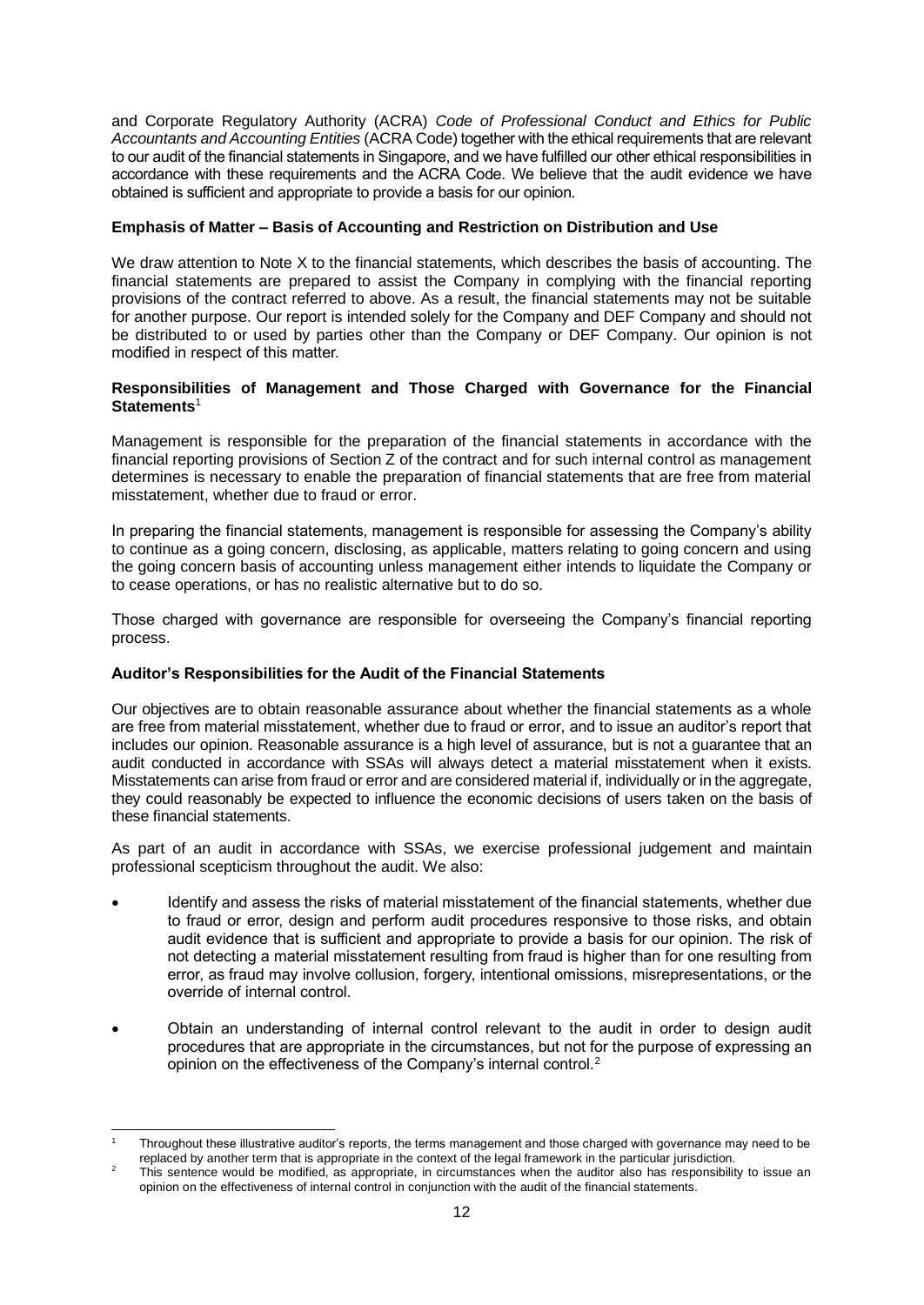- Evaluate the appropriateness of accounting policies used and the reasonableness of accounting estimates and related disclosures made by management.
- Conclude on the appropriateness of management's use of the going concern basis of accounting and, based on the audit evidence obtained, whether a material uncertainty exists related to events or conditions that may cast significant doubt on the Company's ability to continue as a going concern. If we conclude that a material uncertainty exists, we are required to draw attention in our auditor's report to the related disclosures in the financial statements or, if such disclosures are inadequate, to modify our opinion. Our conclusions are based on the audit evidence obtained up to the date of our auditor's report. However, future events or conditions may cause the Company to cease to continue as a going concern.

We communicate with those charged with governance regarding, among other matters, the planned scope and timing of the audit and significant audit findings, including any significant deficiencies in internal control that we identify during our audit.

 $(Firm)$ Public Accountants and Chartered Accountants Singapore

 $\angle$  (Date)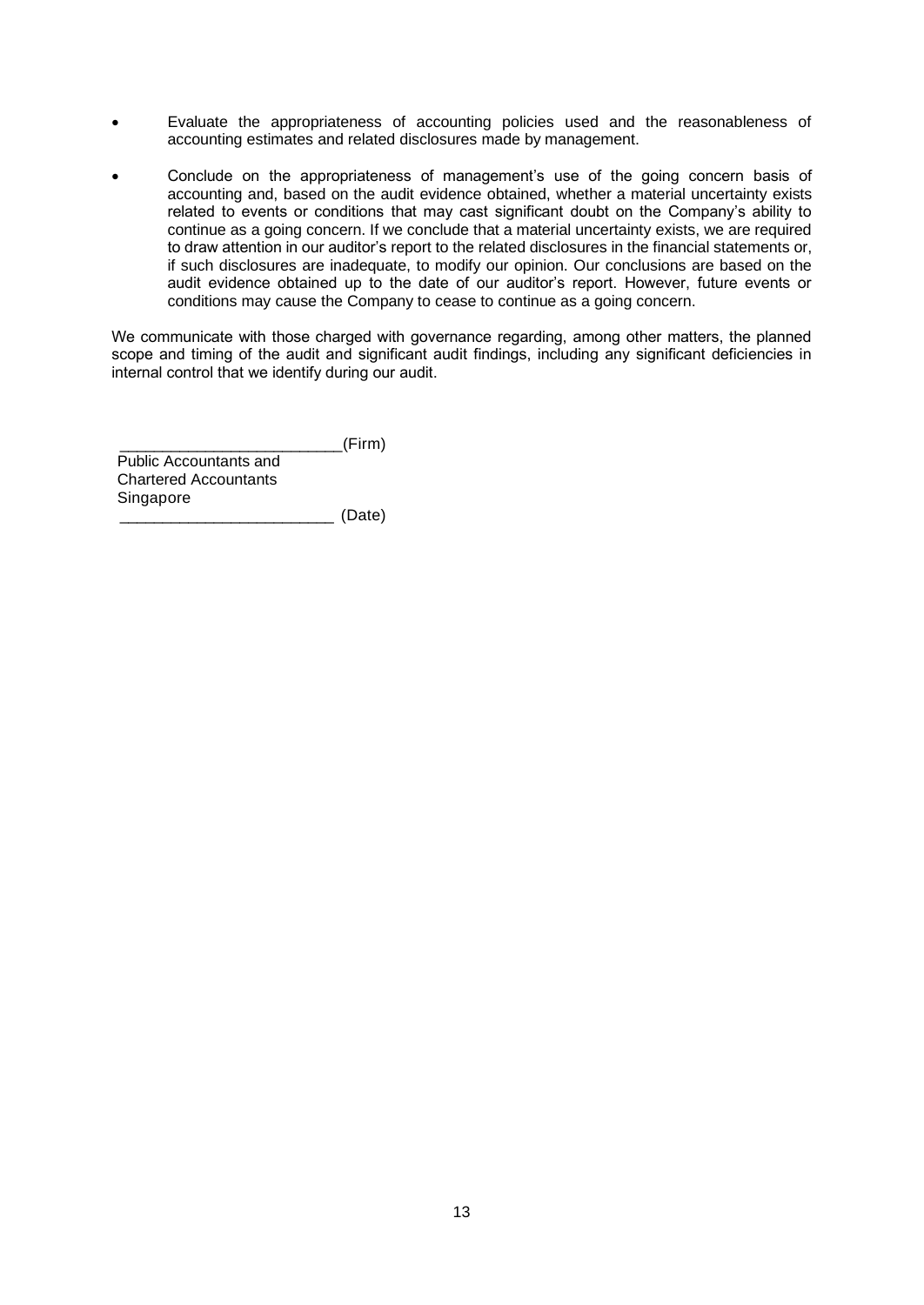Illustration 2: An auditor's report on a complete set of financial statements of an entity other than a listed entity prepared in accordance with the tax basis of accounting in Jurisdiction X (for purposes of this illustration, a compliance framework).

For purposes of this illustrative auditor's report, the following circumstances are assumed:

- Audit of a complete set of financial statements that have been prepared by management of a partnership in accordance with the tax basis of accounting in Jurisdiction X (that is, a special purpose framework) to assist the partners in preparing their individual income tax returns. Management does not have a choice of financial reporting frameworks.
- The applicable financial reporting framework is a compliance framework
- The terms of the audit engagement reflect the description of management's responsibility for the financial statements in SSA 210.
- The auditor has concluded an unmodified (i.e., "clean") opinion is appropriate based on the audit evidence obtained.
- The relevant ethical requirements that apply to the audit comprise the Accounting and Corporate Regulatory Authority (ACRA) *Code of Professional Conduct and Ethics for Public Accountants and Accounting Entities* (ACRA Code) together with the ethical requirements relating to the audit in Singapore, and the auditor refers to both.
- Based on the audit evidence obtained, the auditor has concluded that a material uncertainty does not exist related to events or conditions that may cast significant doubt on the entity's ability to continue as a going concern in accordance with SSA 570 (Revised).
- Distribution of the auditor's report is restricted.
- The auditor is not required, and has otherwise not decided, to communicate key audit matters in accordance with SSA 701.
- The auditor has determined that there is no other information (i.e., the requirements of SSA 720 (Revised) do not apply).
- Those responsible for oversight of the financial statements differ from those responsible for the preparation of the financial statements.
- The auditor has no other reporting responsibilities required under local law or requlation.

## **INDEPENDENT AUDITOR'S REPORT**

[Appropriate Addressee]

#### **Opinion**

We have audited the financial statements of ABC Partnership (the Partnership), which comprise the balance sheet as at 31 December 20X1 and the income statement for the year then ended, and notes to the financial statements, including a summary of significant accounting policies.

In our opinion, the accompanying financial statements of the Partnership for the year ended 31 December 20X1 are prepared, in all material respects, in accordance with [*describe the applicable income tax law*] of Jurisdiction X.

#### **Basis for Opinion**

We conducted our audit in accordance with Singapore Standards on Auditing (SSAs). Our responsibilities under those standards are further described in the *Auditor's Responsibilities for the Audit of the Financial Statements* section of our report. We are independent of the Partnership in accordance with the Accounting and Corporate Regulatory Authority (ACRA) *Code of Professional Conduct and Ethics for Public Accountants and Accounting Entities* (ACRA Code) together with the ethical requirements that are relevant to our audit of the financial statements in Singapore, and we have fulfilled our other ethical responsibilities in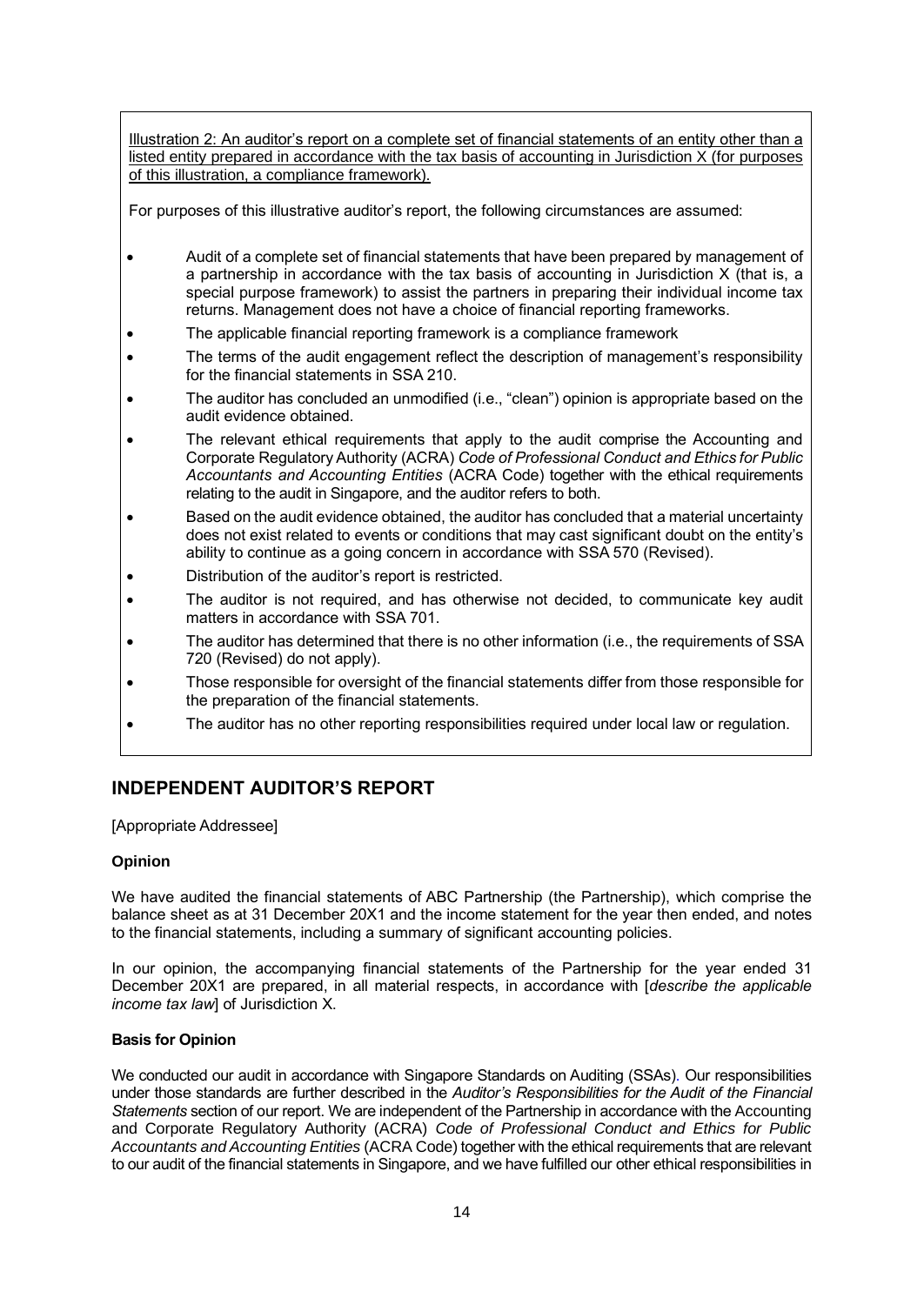accordance with these requirements and the ACRA Code. We believe that the audit evidence we have obtained is sufficient and appropriate to provide a basis for our opinion.

#### **Emphasis of Matter – Basis of Accounting and Restriction on Distribution**

We draw attention to Note X to the financial statements, which describes the basis of accounting. The financial statements are prepared to assist the partners of the Partnership in preparing their individual income tax returns. As a result, the financial statements may not be suitable for another purpose. Our report is intended solely for the Partnership and its partners and should not be distributed to parties other than the Partnership or its partners. Our opinion is not modified in respect of this matter.

#### **Responsibilities of Management and Those Charged with Governance for the Financial Statements<sup>3</sup>**

Management is responsible for the preparation of the financial statements in accordance with the tax basis of accounting in Jurisdiction X and for such internal control as management determines is necessary to enable the preparation of financial statements that are free from material misstatement, whether due to fraud or error

In preparing the financial statements, management is responsible for assessing the Partnership's ability to continue as a going concern, disclosing, as applicable, matters relating to going concern and using the going concern basis of accounting unless management either intends to liquidate the Partnership or to cease operations, or has no realistic alternative but to do so.

Those charged with governance are responsible for overseeing the Partnership's financial reporting process.

#### **Auditor's Responsibilities for the Audit of the Financial Statements**

Our objectives are to obtain reasonable assurance about whether the financial statements as a whole are free from material misstatement, whether due to fraud or error, and to issue an auditor's report that includes our opinion. Reasonable assurance is a high level of assurance, but is not a guarantee that an audit conducted in accordance with SSAs will always detect a material misstatement when it exists. Misstatements can arise from fraud or error and are considered material if, individually or in the aggregate, they could reasonably be expected to influence the economic decisions of users taken on the basis of these financial statements.

As part of an audit in accordance with SSAs, we exercise professional judgement and maintain professional scepticism throughout the audit. We also:

- Identify and assess the risks of material misstatement of the financial statements, whether due to fraud or error, design and perform audit procedures responsive to those risks, and obtain audit evidence that is sufficient and appropriate to provide a basis for our opinion. The risk of not detecting a material misstatement resulting from fraud is higher than for one resulting from error, as fraud may involve collusion, forgery, intentional omissions, misrepresentations, or the override of internal control.
- Obtain an understanding of internal control relevant to the audit in order to design audit procedures that are appropriate in the circumstances, but not for the purpose of expressing an opinion on the effectiveness of the Partnership's internal control.<sup>4</sup>
- Evaluate the appropriateness of accounting policies used and the reasonableness of accounting estimates and related disclosures made by management.
- Conclude on the appropriateness of management's use of the going concern basis of accounting and, based on the audit evidence obtained, whether a material uncertainty exists related to events or conditions that may cast significant doubt on the Partnership's ability to

<sup>3</sup> Or other terms that are appropriate in the context of the legal framework in the particular jurisdiction

This sentence would be modified, as appropriate, in circumstances when the auditor also has responsibility to issue an opinion on the effectiveness of internal control in conjunction with the audit of the financial statements.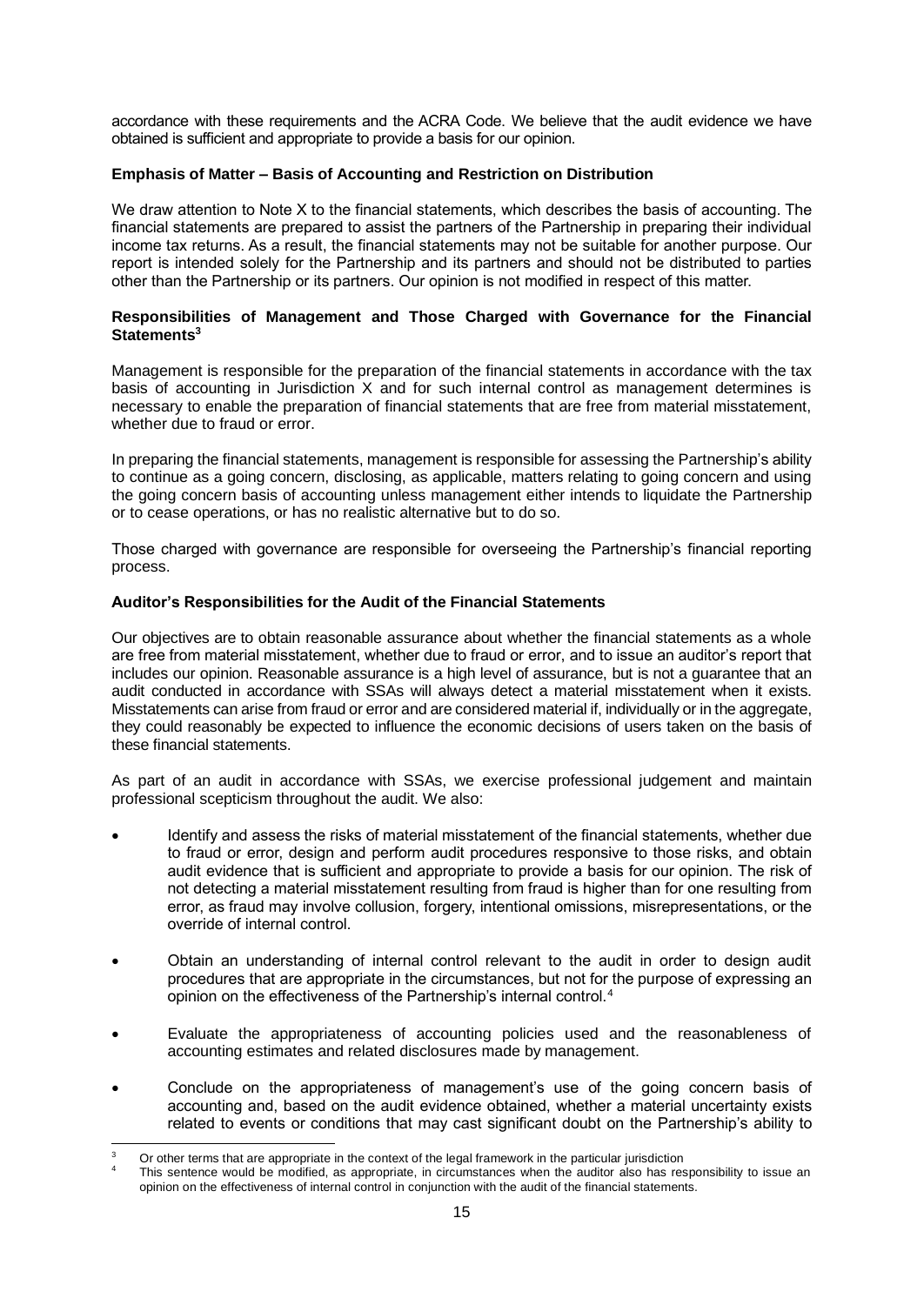continue as a going concern. If we conclude that a material uncertainty exists, we are required to draw attention in our auditor's report to the related disclosures in the financial statements or, if such disclosures are inadequate, to modify our opinion. Our conclusions are based on the audit evidence obtained up to the date of our auditor's report. However, future events or conditions may cause the Partnership to cease to continue as a going concern.

We communicate with those charged with governance regarding, among other matters, the planned scope and timing of the audit and significant audit findings, including any significant deficiencies in internal control that we identify during our audit.

 $(Firm)$ 

Public Accountants and Chartered Accountants Singapore

\_\_\_\_\_\_\_\_\_\_\_\_\_\_\_\_\_\_\_\_\_\_\_\_\_ (Date)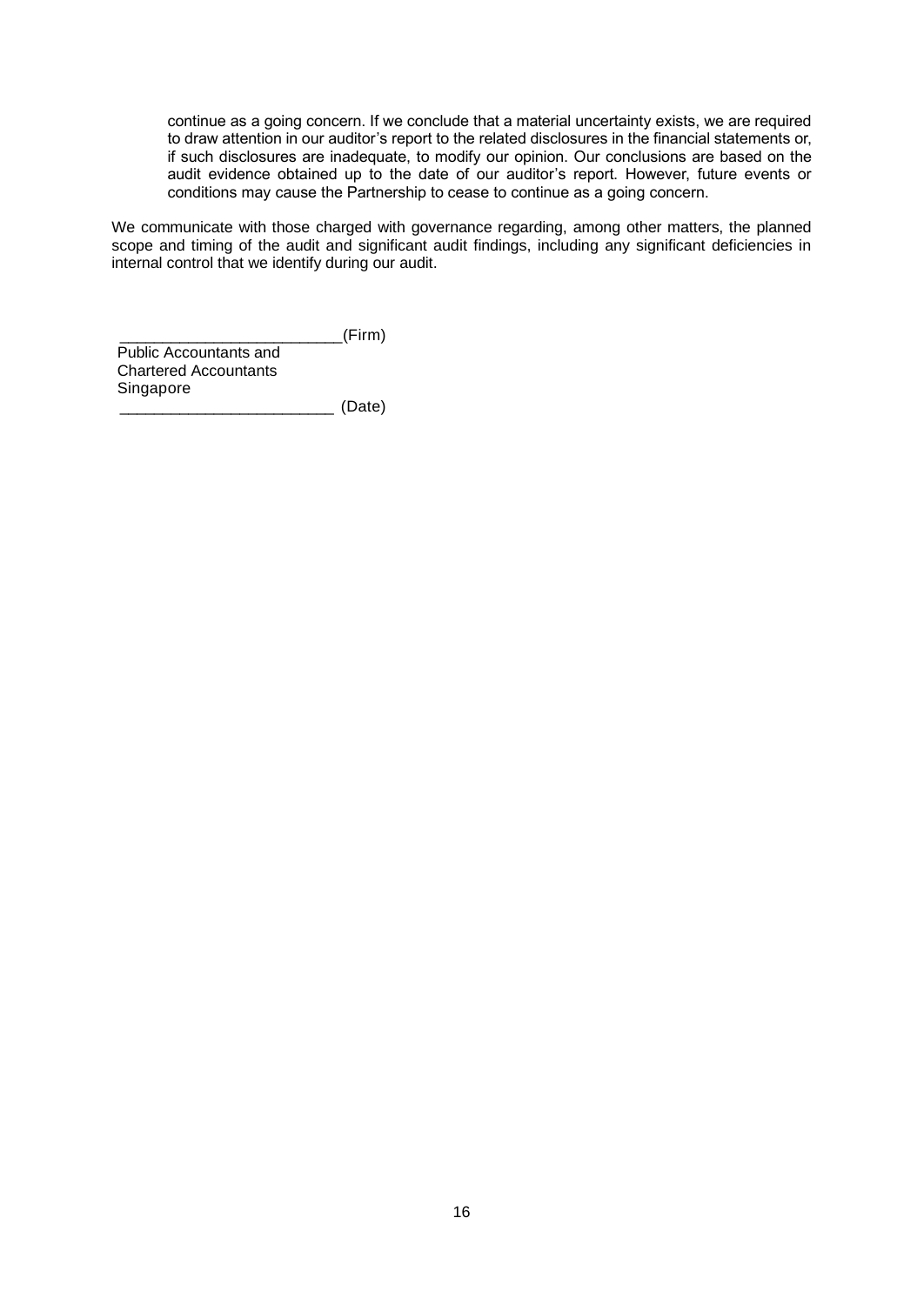Illustration 3: An auditor's report on a complete set of financial statements of a Singapore incorporated listed entity prepared in accordance with the financial reporting provisions established by a regulator (for purposes of this illustration, a fair presentation framework).

For purposes of this illustrative auditor's report, the following circumstances are assumed:

- Audit of a complete set of financial statements of a Singapore incorporated listed entity that have been prepared by management of the entity in accordance with the financial reporting provisions established by a regulator (that is, a special purpose framework) to meet the requirements of that regulator. Management does not have a choice of financial reporting frameworks.
- The applicable financial reporting framework is a fair presentation framework.
- The terms of the audit engagement reflect the description of management's responsibility for the financial statements in SSA 210.
- The auditor has concluded an unmodified (i.e., "clean") opinion is appropriate based on the audit evidence obtained.
- The relevant ethical requirements that apply to the audit comprise the Accounting and Corporate Regulatory Authority (ACRA) *Code of Professional Conduct and Ethics for Public Accountants and Accounting Entities* (ACRA Code) together with the ethical requirements relating to the audit in Singapore, and the auditor refers to both.
- Based on the audit evidence obtained, the auditor has concluded that a material uncertainty exists related to events or conditions that may cast significant doubt on the entity's ability to continue as a going concern in accordance with SSA 570 (Revised). The disclosure of the material uncertainty in the financial statements is adequate.
- Distribution or use of the auditor's report is not restricted.
- The auditor is required by the requlator to communicate key audit matters in accordance with SSA 701.
- The auditor has determined that there is no other information (i.e., the requirements of SSA 720 (Revised) do not apply).
- Those responsible for oversight of the financial statements differ from those responsible for the preparation of the financial statements.
- The auditor has no other reporting responsibilities required under local law or regulation.

## **INDEPENDENT AUDITOR'S REPORT**

[To the Shareholders of ABC Company or Appropriate Addressee]

#### **Opinion**

We have audited the financial statements of ABC Company (the Company), which comprise the balance sheet as at 31 December 20X1, and the income statement, statement of changes in equity and cash flow statement for the year then ended, and notes to the financial statements, including a summary of significant accounting policies.

In our opinion, the accompanying financial statements present fairly, in all material respects, (or *give a true and fair view of*) the financial position of the Company as at 31 December 20X1, and (*of*) its financial performance and its cash flows for the year then ended in accordance with the financial reporting provisions of Section Y of Regulation Z.

#### **Basis for Opinion**

We conducted our audit in accordance with Singapore Standards on Auditing (SSAs). Our responsibilities under those standards are further described in the *Auditor's Responsibilities for the Audit of the Financial Statements* section of our report. We are independent of the Company in accordance with the Accounting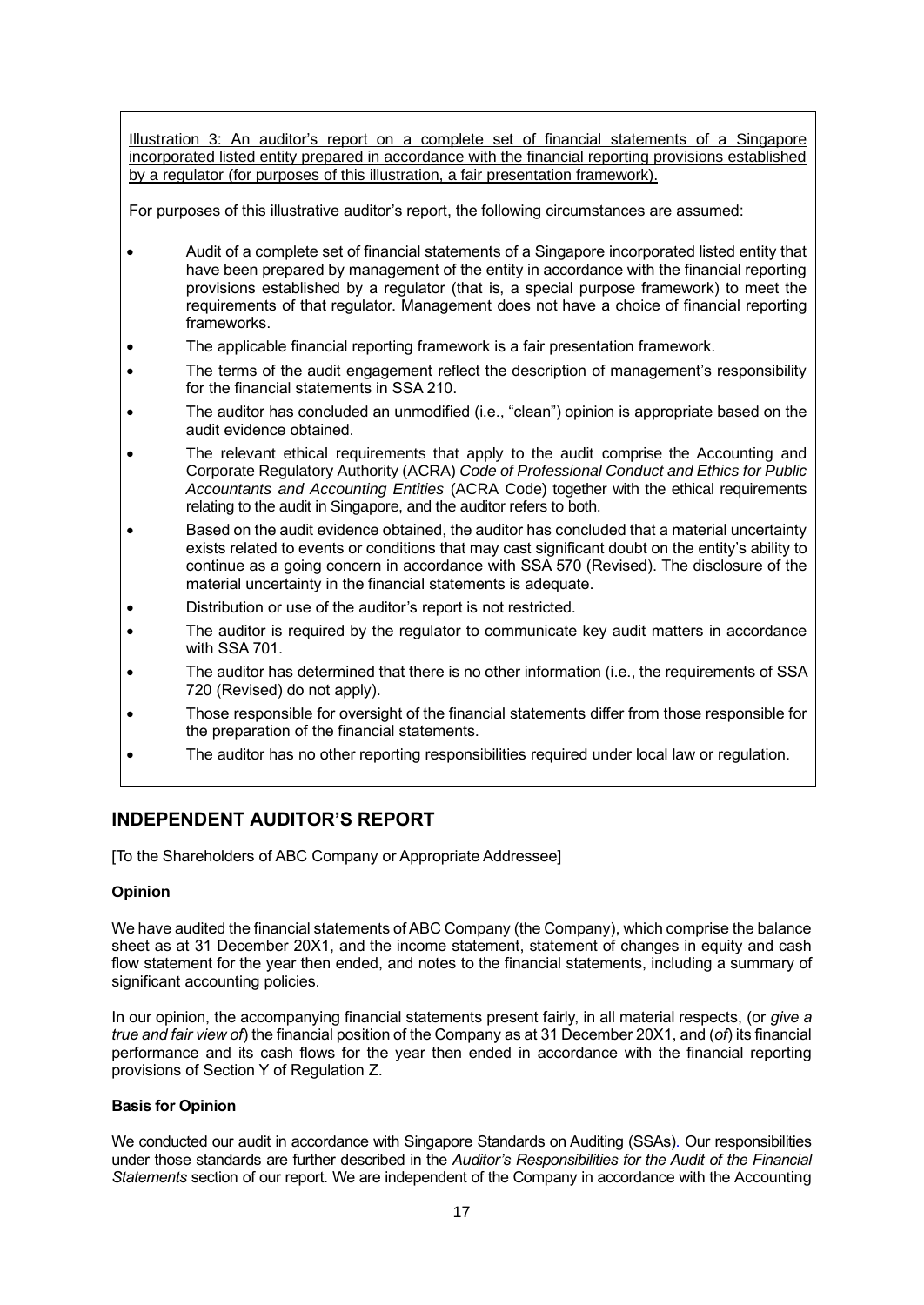and Corporate Regulatory Authority (ACRA) *Code of Professional Conduct and Ethics for Public Accountants and Accounting Entities* (ACRA Code) together with the ethical requirements that are relevant to our audit of the financial statements in Singapore, and we have fulfilled our other ethical responsibilities in accordance with these requirements and the ACRA Code. We believe that the audit evidence we have obtained is sufficient and appropriate to provide a basis for our opinion.

#### **Emphasis of Matter – Basis of Accounting**

We draw attention to Note X to the financial statements, which describes the basis of accounting. The financial statements are prepared to assist the Company to meet the requirements of Regulator DEF. As a result, the financial statements may not be suitable for another purpose. Our opinion is not modified in respect of this matter.

#### **Material Uncertainty Related to Going Concern**

We draw attention to Note 6 in the financial statements, which indicates that the Company incurred a net loss of ZZZ during the year ended 31 December 20X1 and, as of that date, the Company's current liabilities exceeded its total assets by YYY. As stated in Note 6, these events or conditions, along with other matters as set forth in Note 6, indicate that a material uncertainty exists that may cast significant doubt on the Company's ability to continue as a going concern. Our opinion is not modified in respect of this matter**.**

#### **Key Audit Matters**

Key audit matters are those matters that, in our professional judgement, were of most significance in our audit of the financial statements of the current period. These matters were addressed in the context of our audit of the financial statements as a whole, and in forming our opinion thereon, and we do not provide a separate opinion on these matters. In addition to the matter described in the Material Uncertainty Related to Going Concern section above, we have determined the matters described below to be key audit matters to be communicated in our report.

[*Description of each key audit matter in accordance with SSA 701 as applied to this audit.*]

#### **Other Matter**

The Company has prepared a separate set of financial statements for the year ended 31 December 20X1 in accordance with Singapore Financial Reporting Standards (International) on which we issued a separate auditor's report to the shareholders of the Company dated 31 March 20X2.

#### **Responsibilities of Management and Those Charged with Governance for the Financial Statements<sup>5</sup>**

Management is responsible for the preparation and fair presentation of the financial statements in accordance with the financial reporting provisions of Section Y of Regulation  $Z^6$  and for such internal control as management determines is necessary to enable the preparation of financial statements that are free from material misstatement, whether due to fraud or error.

In preparing the financial statements, management is responsible for assessing the Company's ability to continue as a going concern, disclosing, as applicable, matters relating to going concern and using the going concern basis of accounting unless management either intends to liquidate the Company or to cease operations, or has no realistic alternative but to do so.

Those charged with governance are responsible for overseeing the Company's financial reporting process.

<sup>5</sup> Or other terms that are appropriate in the context of the legal framework in the particular jurisdiction

Where management's responsibility is to prepare financial statements that give a true and fair view, this may read: "Management is responsible for the preparation of financial statements that give a true and fair view in accordance with the financial reporting provisions of section Y of Regulation Z and for such ...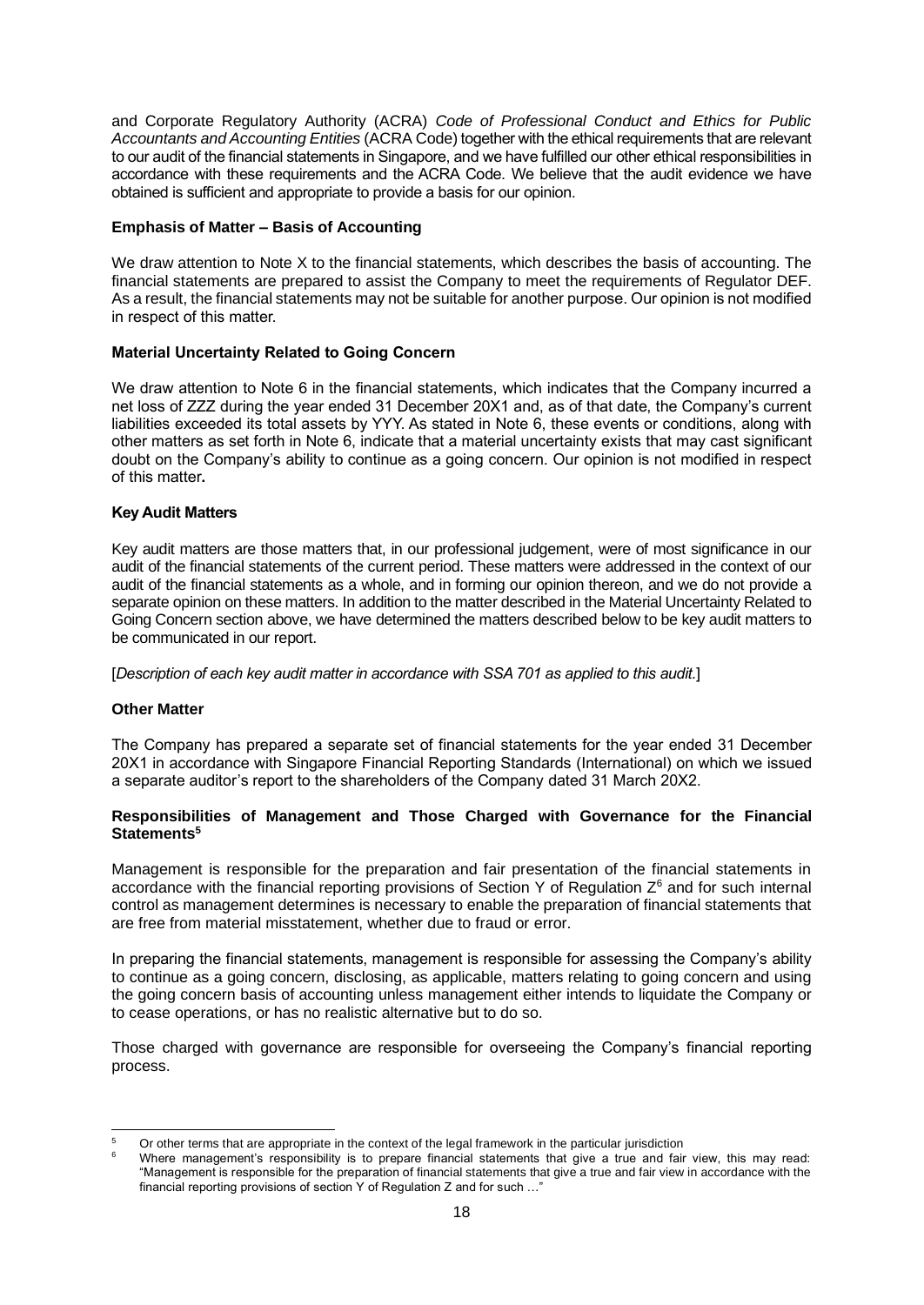#### **Auditor's Responsibilities for the Audit of the Financial Statements**

Our objectives are to obtain reasonable assurance about whether the financial statements as a whole are free from material misstatement, whether due to fraud or error, and to issue an auditor's report that includes our opinion. Reasonable assurance is a high level of assurance, but is not a guarantee that an audit conducted in accordance with SSAs will always detect a material misstatement when it exists. Misstatements can arise from fraud or error and are considered material if, individually or in the aggregate, they could reasonably be expected to influence the economic decisions of users taken on the basis of these financial statements.

As part of an audit in accordance with SSAs, we exercise professional judgement and maintain professional scepticism throughout the audit. We also:

- Identify and assess the risks of material misstatement of the financial statements, whether due to fraud or error, design and perform audit procedures responsive to those risks, and obtain audit evidence that is sufficient and appropriate to provide a basis for our opinion. The risk of not detecting a material misstatement resulting from fraud is higher than for one resulting from error, as fraud may involve collusion, forgery, intentional omissions, misrepresentations, or the override of internal control.
- Obtain an understanding of internal control relevant to the audit in order to design audit procedures that are appropriate in the circumstances, but not for the purpose of expressing an opinion on the effectiveness of the Company's internal control.<sup>7</sup>
- Evaluate the appropriateness of accounting policies used and the reasonableness of accounting estimates and related disclosures made by management.
- Conclude on the appropriateness of management's use of the going concern basis of accounting and, based on the audit evidence obtained, whether a material uncertainty exists related to events or conditions that may cast significant doubt on the Company's ability to continue as a going concern. If we conclude that a material uncertainty exists, we are required to draw attention in our auditor's report to the related disclosures in the financial statements or, if such disclosures are inadequate, to modify our opinion. Our conclusions are based on the audit evidence obtained up to the date of our auditor's report. However, future events or conditions may cause the Company to cease to continue as a going concern.
- Evaluate the overall presentation, structure and content of the financial statements, including the disclosures, and whether the financial statements represent the underlying transactions and events in a manner that achieves fair presentation.

We communicate with those charged with governance regarding, among other matters, the planned scope and timing of the audit and significant audit findings, including any significant deficiencies in internal control that we identify during our audit.

We also provide those charged with governance with a statement that we have complied with relevant ethical requirements regarding independence, and to communicate with them all relationships and other matters that may reasonably be thought to bear on our independence, and where applicable, actions taken to eliminate threats or safeguards applied.

From the matters communicated with those charged with governance, we determine those matters that were of most significance in the audit of the financial statements of the current period and are therefore the key audit matters. We describe these matters in our auditor's report unless law or regulation precludes public disclosure about the matter or when, in extremely rare circumstances, we determine that a matter should not be communicated in our report because the adverse consequences of doing so would reasonably be expected to outweigh the public interest benefits of such communication.

The engagement partner on the audit resulting in this independent auditor's report is [*name*].

This sentence would be modified, as appropriate, in circumstances when the auditor also has responsibility to issue an opinion on the effectiveness of internal control in conjunction with the audit of the financial statements.